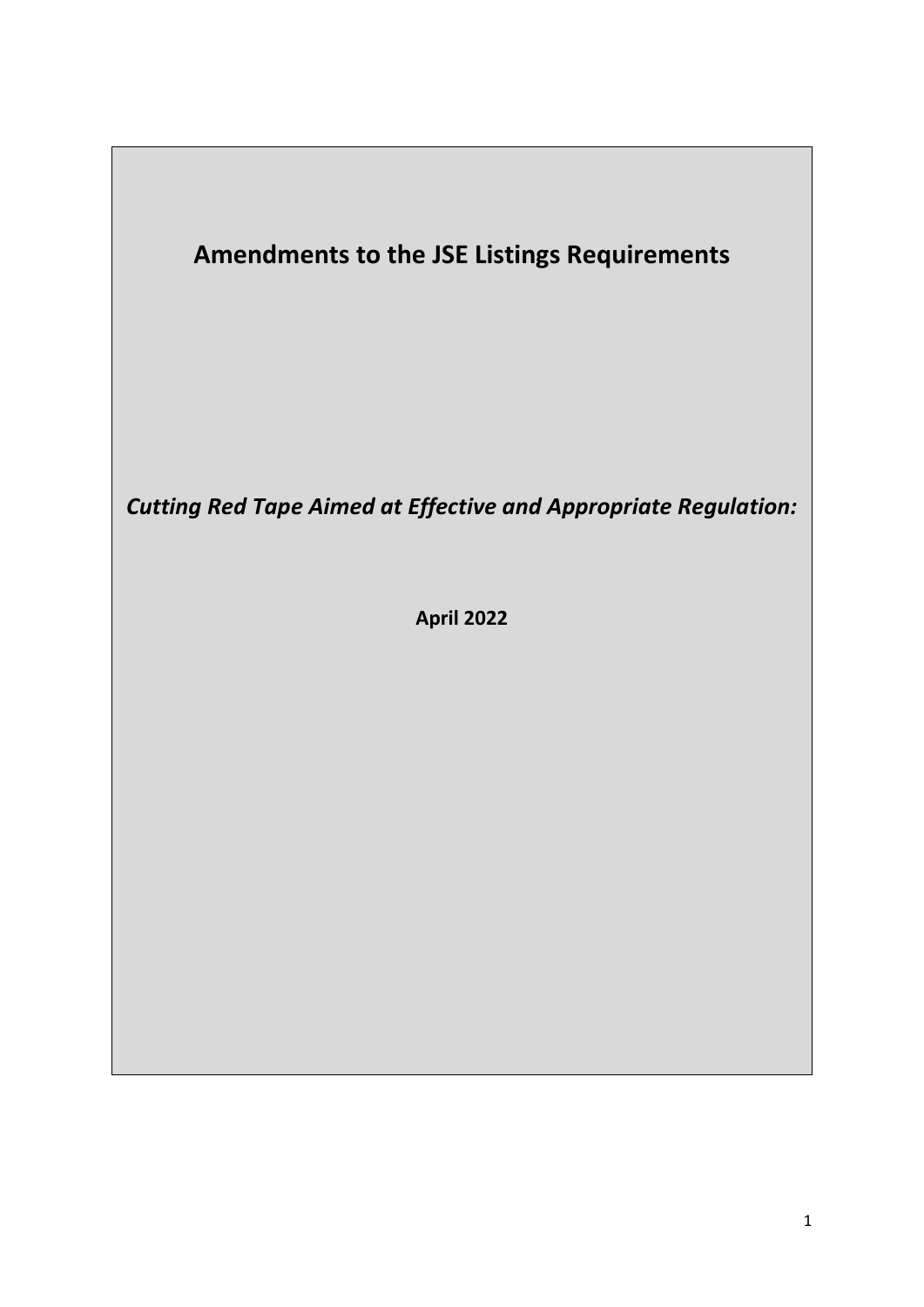# Item 1: Amendments: Ordinary course of business

# General

- 9.1 References in this section to a transaction by a listed company:
	- (a) …
	- (d) excludes transactions in the ordinary course of business and where either:
		- (i) both of the percentage ratios referred to in paragraph 9.6 are less than  $30\%$ ; or
		- (ii) the issuer or its subsidiary concluding the transaction is a financial institution (as defined in the Financial Services Board Act, No. 97 of 1990) dealing in funds (such as policyholders funds or trust property) which are not held primarily for the benefit of its shareholders and the counter party to the transaction is not a related party of the issuer.
	- (e) subject to paragraph 10.8, the issuer must discuss the transaction with the JSE at an early stage in order for the JSE to determine whether it will classify such a transaction as being in the ordinary course of business. In assessing whether a transaction is in the ordinary course of business, the JSE will have regard to -
		- (i) the nature of business of the transacting parties;
		- (ii) the incidence of similar transactions which have been concluded;
	- (iii) the size measured against similar transactions which have been concluded;
		- (iv) whether the transaction contributes to the issuer's existing revenue stream, meaning income arising in the course of the issuer's ordinary activities;
		- (v) whether the transaction contributes to costs that relate directly to the revenue contemplated in paragraph (iv) above; and
		- (vi) whether the transaction constitutes ordinary course of business for both the issuer and the other transacting party.
	- (f) a transaction must be referred to the JSE at an early stage if the transaction involves treasury shares.

# New paragraph 10.8

# Ordinary course of business transactions

- 10.8 Transactions with a director and/or any associate of a director will not be classified by the JSE as ordinary course of business for an issuer pursuant to paragraphs 9.1(d) and (e).
- 10.9 All transactions classified by the JSE as ordinary course of business pursuant to paragraph 9.1(d) and (e), must be announced through SENS immediately after the terms have been agreed and where any percentage ratio referred to in paragraph 9.6 is 5% or more. The JSE will not require the preparation of a fairness opinion, where related parties are involved (excluding the parties as contemplated in paragraph 10.8). The announcement must include the following –
	- (a) salient terms of the ordinary course of business transaction/s, accepting that price may be excluded; and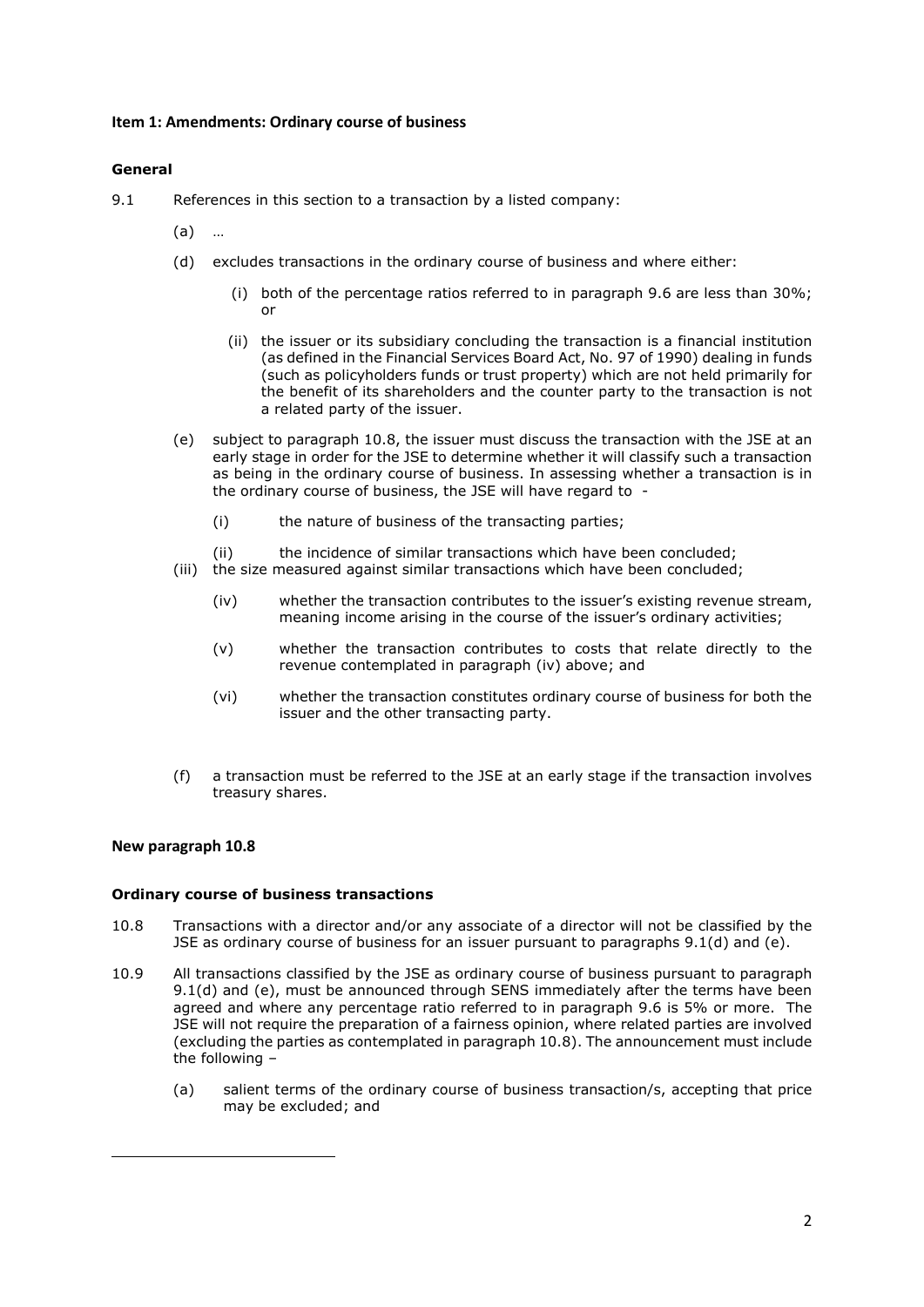(b) details of the corporate governance processes that were followed by the board of directors of the issuer to approve and conclude the transaction, including an opinion from the independent members of the board of directors of the issuer that the transaction is in fact in the ordinary course of business and that the transaction was concluded on an arm's length basis.

The remainder of Section 10 will be renumbered.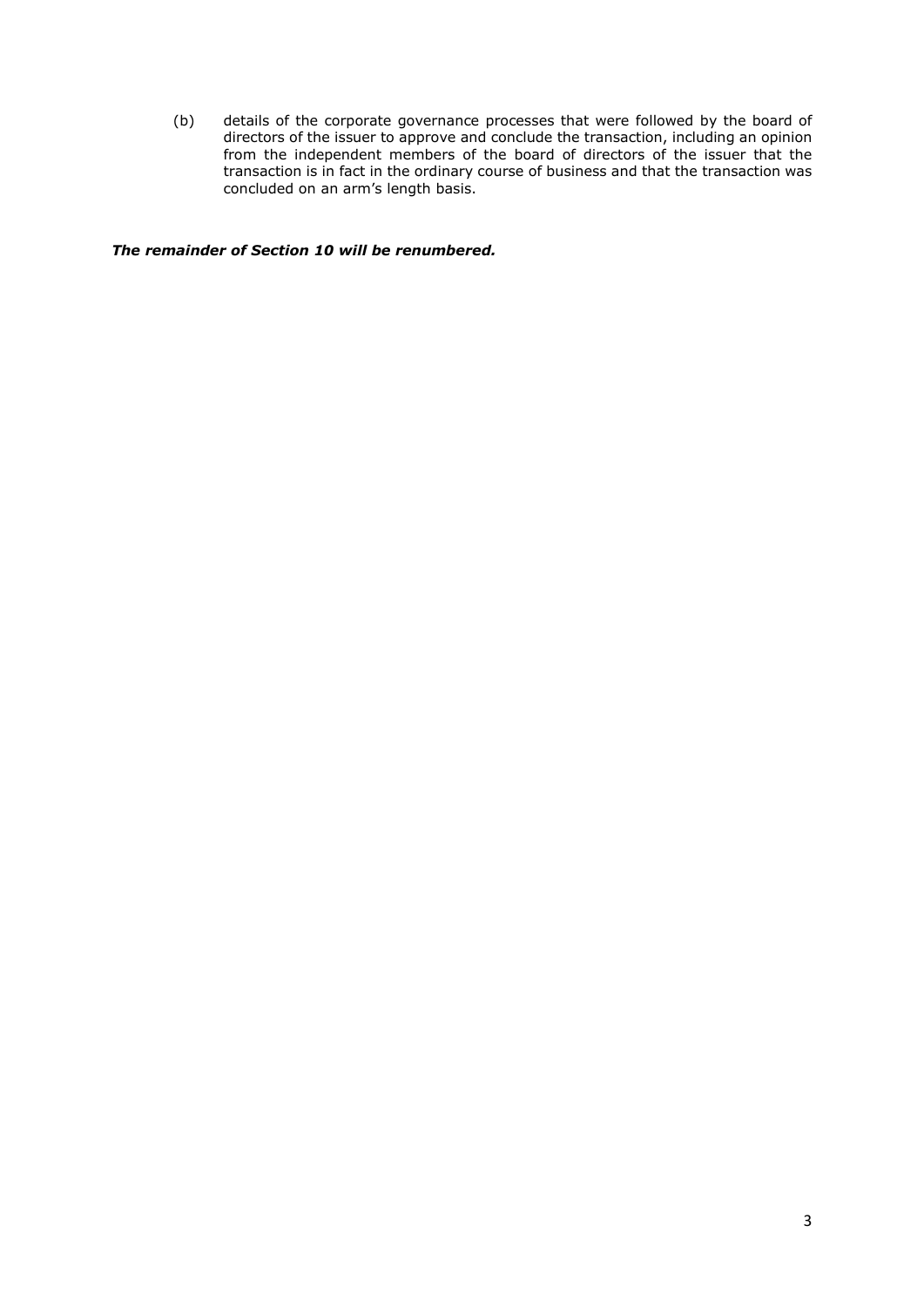5.67

- (B) Repurchase of securities not requiring shareholder's approval:
	- (a) A pro rata repurchase by the issuer of its securities from all its shareholders; and
	- (b) Intra-group repurchases by the issuer of its securities from wholly-owned subsidiaries, share incentive schemes pursuant to Schedule 14 and/or nondilutive share incentive schemes controlled by the issuer, where such repurchased securities are to be cancelled,

save to the extent required in terms of the Act.

 Repurchases pursuant to paragraph 5.67(B)(b) must be announced in accordance with paragraph 3.95.

- (C) In all other instances an acquisition by an issuer of its own securities or a purchase by a subsidiary of securities in its holding company (in accordance with Section 48 of the Act or in accordance with repurchase laws of a foreign incorporated issuer), will be regarded as a repurchase of securities in terms of the Listing Requirements, in which case the holding company must comply with paragraphs 5.67(B) to 5.84:
	- (a) on terms that are approved by securities holders in a general meeting in respect of that particular repurchase ("a specific repurchase of securities"), which shall be valid until such time as the approval is amended or revoked by a special resolution; or
	- (b) generally approved by securities holders by the giving of a renewable mandate, which shall be valid until the company's next annual general meeting or for 15 months from the date of the resolution, whichever period is shorter, to the directors of the company to repurchase its securities subject to the requirements of the JSE and to any other restrictions set out in the mandate ("a general repurchase of securities").

# New paragraph 3.95

# Announcement of intra-group repurchases

- 3.95 An issuer must release an announcement on SENS, immediately after terms have been agreed, with the details of any intra-group repurchases concluded pursuant to paragraph 5.67(B)(b), which must include the following:
	- (a) the date/s and total number of equity securities repurchased;
	- (b) whether the equity securities are repurchased from either a wholly-owned subsidiary/ies, share incentive scheme/s pursuant to Schedule 14 and/or and/or non-dilutive share incentive schemes controlled by the issuer;
	- (c) confirmation that the repurchased equity securities have reverted to authorised but unissued equity securities of the issuer in accordance with section 35(5) of the Act;
	- (c) the price paid for the repurchased equity securities; and
	- (e) the balance of the number of treasury shares held.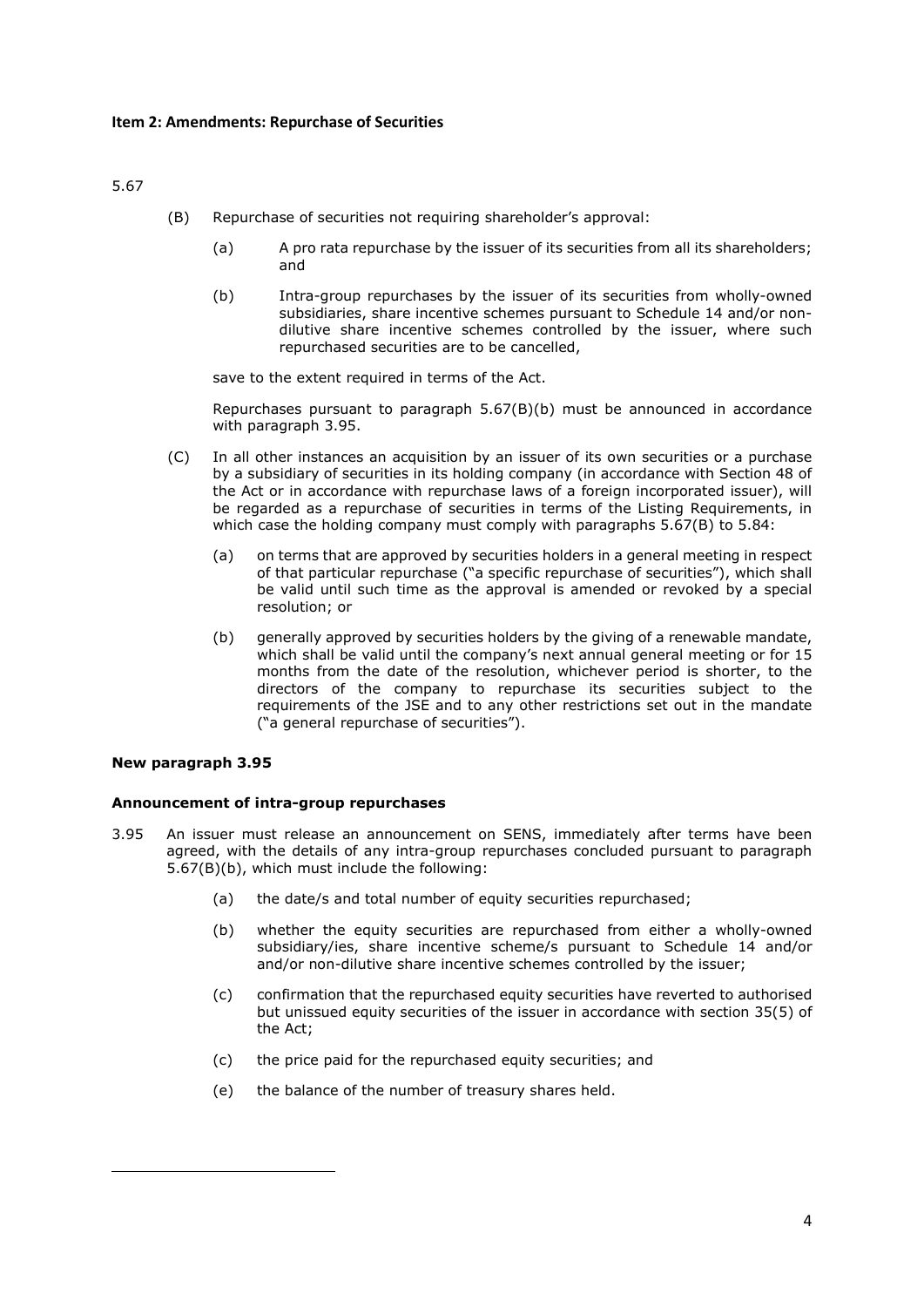# Item 3: Amendments: Requirements for General Issues for Cash

- 5.52 An applicant may only undertake a general issue for cash subject to satisfactory compliance with the following requirements:
	- (a) the equity securities which are the subject of the issue for cash must be of a class already in issue or, where this is not the case, must be limited to such securities or rights that are convertible into a class already in issue;
	- (b) the equity securities must be issued to public shareholders, as defined in paragraph 4.25 to 4.27, and subject to paragraph (f) not to related parties;
	- (c) securities which are the subject of a general issue for cash must be less than 30% of the applicant's listed equity securities as at the date of the notice of general/annual general meeting seeking the general issue for cash authority, provided that:
	- (i) the authority shall be valid for the period contemplated in paragraph  $5.50(b)$ ;
	- (ii) the calculation of the applicant's listed equity securities must be a factual assessment of the applicant's listed equity securities as at the date of the notice of general/annual general meeting, excluding treasury shares;
	- (iii) the specific number of shares representing the number up to 30% of the applicant's listed equity securities as at the date of the notice of general/annual general meeting must be included as a number in the resolution seeking the general issue for cash authority;
	- (iv) any equity securities issued under the authority during the period contemplated in paragraph 5.50(b) must be deducted from such number in (iii) above; and
	- (v) in the event of a sub-division or consolidation of issued equity securities during the period contemplated in paragraph 5.50(b), the existing authority must be adjusted accordingly to represent the same allocation ratio;
	- (d) the maximum discount at which equity securities may be issued is 10% of the weighted average traded price of such equity securities measured over the 30 business days prior to the date that the price of the issue is agreed between the issuer and the party subscribing for the securities. The JSE should be consulted for a ruling if the applicant's securities have not traded in such 30 business-day period;
	- (e) approval of the general issue for cash ordinary resolution, by achieving a 75% majority of the votes cast. The resolution must be worded in such a way as to include the issue of any options/convertible securities that are convertible into an existing class of equity securities, where applicable.
	- (f) related parties may participate in a general issue for cash through a bookbuild process provided –
		- (i) the approval by shareholders contemplated in paragraph 5.52(e) expressly affords the ability to the issuer to allow related parties to participate in a general issue for cash through a bookbuild process;
		- (ii) related parties may only participate with a maximum bid price at which they are prepared to take-up shares or at book close price. In the event of a maximum bid price and the book closes at a higher price the relevant related party will be "out of the book" and not be allocated shares; and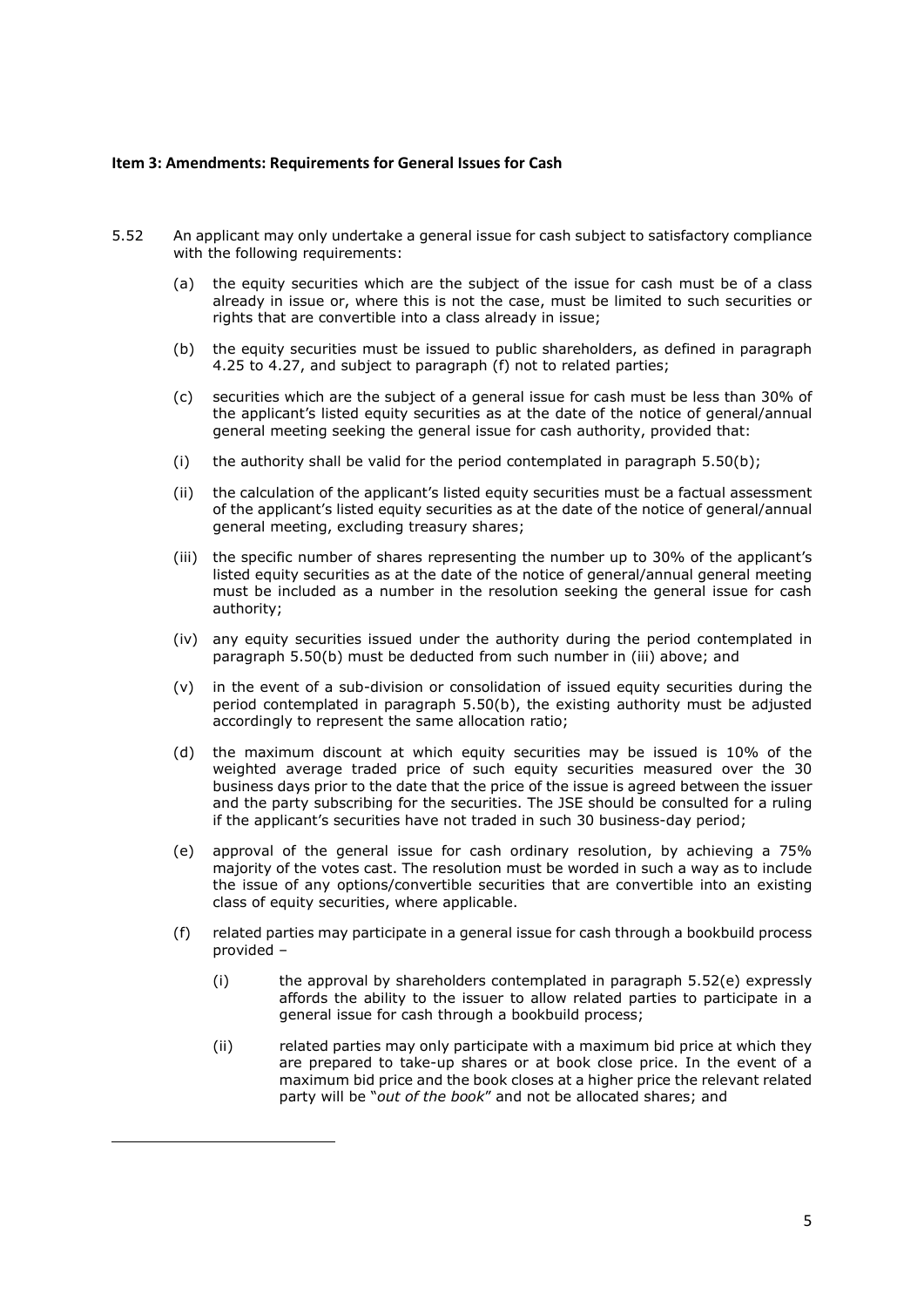(iii) equity securities must be allocated equitably "in the book" through the bookbuild process and the measures to be applied must be disclosed in the SENS announcement launching the bookbuild.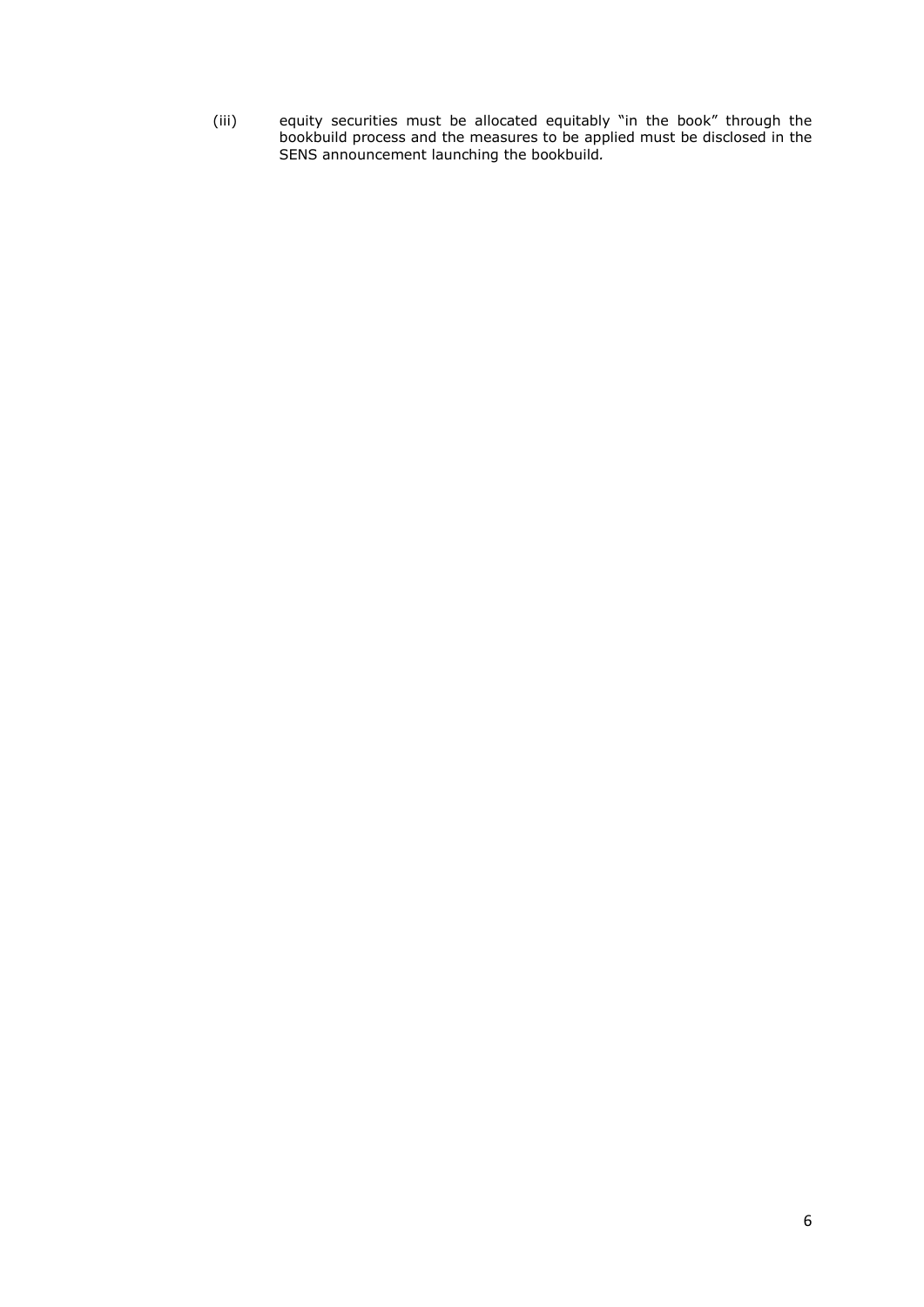#### Item 4: Amendments: Pro Forma Information

- 8.29 The unadjusted information of the subject matter of the acquisition or disposal is to be derived from the:
	- (a) most recent published audited annual financial statements, published interim report, preliminary report or provisional report;
	- (b) profit forecast which has been issued and reported on in terms of Section 8 or Section 13 for the statement of comprehensive income purposes and paragraphs 8.29(a) or (c) for the statement of financial position purposes;
	- (c) unpublished management accounts provided that:
		- (i) the issuer is satisfied with the quality of those management accounts and a statement is included in the announcement confirming this;
		- (ii) shareholders are warned about the source of the information; and
		- (iii) in the case of a circular to shareholders for an acquisition where the circular either includes those management accounts and/or uses them for the purposes of the pro forma financial effects, a reporting accountant's review or audit opinion (whichever is applicable) must be obtained on those management accounts.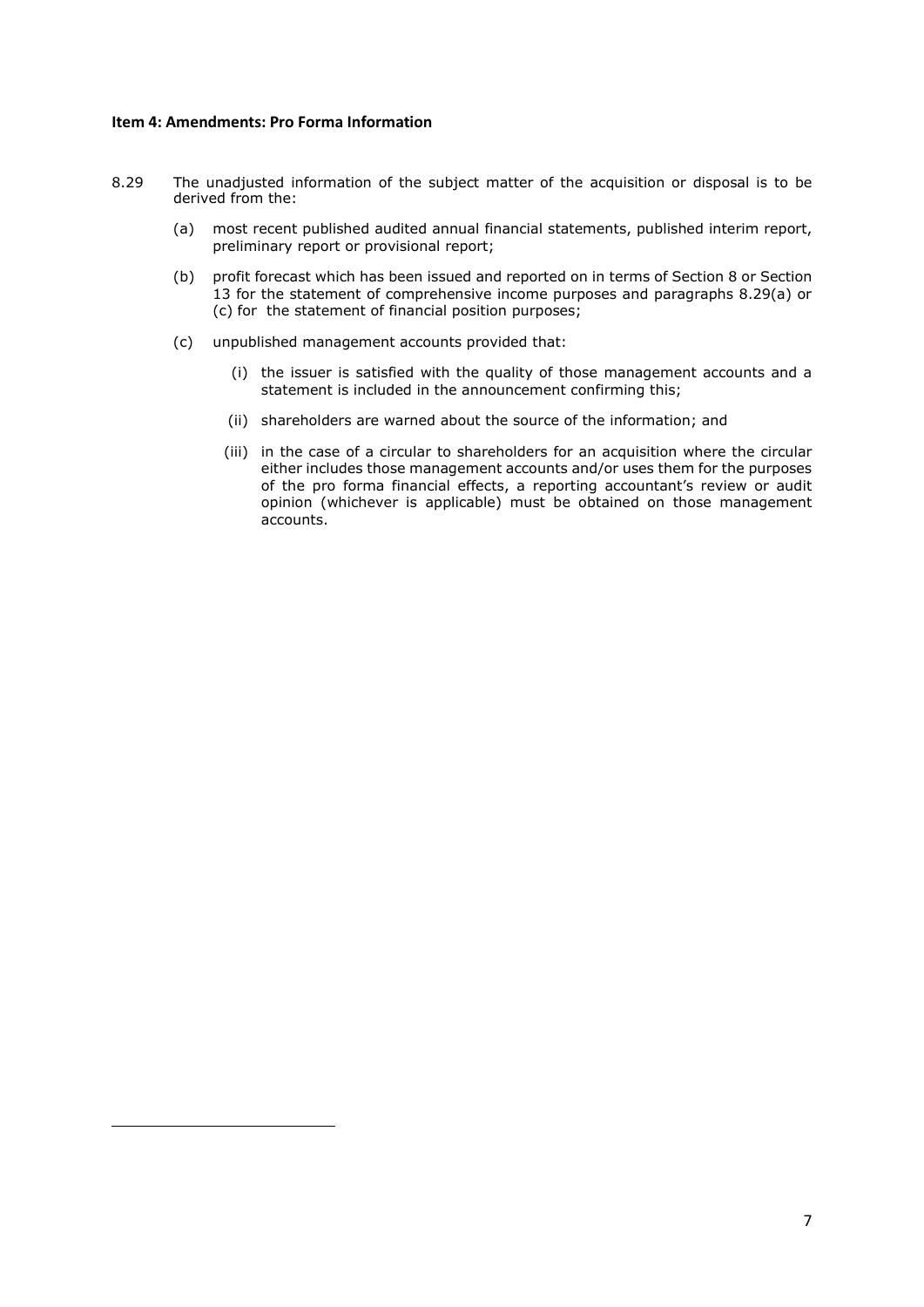# Item 5: Amendments: Revised Listing Particulars

- 9.3 Any issuer considering a transaction must, at an early stage, consider the categorisation of the transaction.
- 9.4 A transaction is categorised by assessing its size relative to that of the issuer proposing to make it and the listed holding company of such issuer, if applicable.
- 9.5 The comparison of size is made by the use of the percentage ratios set out in paragraph 9.6. The different categories of transactions are:
	- (a) Category 2 a transaction where any percentage ratio is 5% or more but each is less than 30%;
	- (b) Category 1 a transaction where any percentage ratio is 30% or more or if the total consideration is not subject to any maximum; and
	- (c) Reverse take-over an acquisition by a listed company of a business, an unlisted company or assets where any percentage ratio is 100% or more and will result in a fundamental change in the business, a change in board of directors (being a change of 35% or more on the composition of the board of directors) and/or voting control (refer to definitions of "control" and "controlling shareholder") of the listed company, in which case this will be considered a new listing. The JSE must be consulted at an early stage in order to discuss the details of the acquisition transaction and, where necessary, obtain a ruling from the JSE.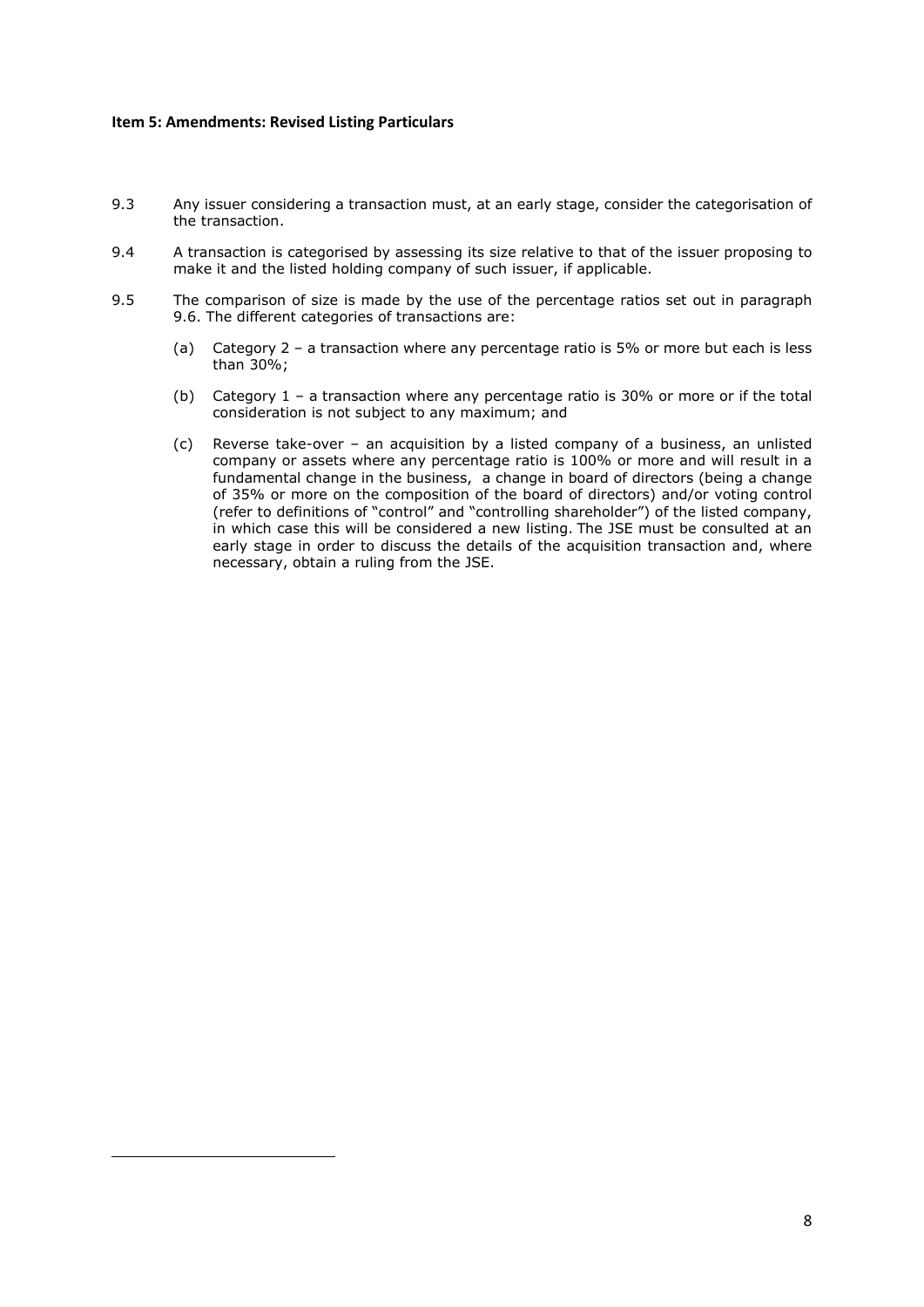### Item 6: Amendments: Dealings

- 3.64 Transaction includes:
	- (a) any sale, purchase or subscription of securities in the issuer (including in terms of a rights offer, capitalisation award or scrip dividend) of securities relating to the issuer;
	- (b) any agreement to sell, purchase or subscribe for securities relating to the issuer (irrespective of whether shares or cash flows);
	- (c) any donations of securities relating to the issuer;
	- (d) any dealing in warrants, single stock futures, contracts for difference or any other derivatives issued in respect of the issuer's securities. It should be noted that, if shares are sold and the equivalent exposure is purchased through a single stock future or any other derivative, both legs will be deemed to be transactions. The closing out of a single stock future or other derivative is also a transaction. The rolling-over of a single stock future that is merely an extension of an existing position is not a transaction;
	- (e) the acceptance, acquisition, disposal, or exercise of any option (including but not limited to options in terms of a share incentive/option scheme) to acquire or dispose of securities;
	- (f) any purchase or sale of nil or fully paid letters, however excluding following full or partial entitlements as a shareholder through means of a renounceable rights offer (excess applications permitted), capitalisation issues, scrip dividends and dividend reinvestment, and receiving the subsequent allocation of such securities pursuant to such entitlements\*;

 \*Please note the disclosure obligations pursuant to paragraphs 7.C.15 and 7.C 16, and announcement obligation pursuant to the applicable corporate actions timetable;

- $(q)$  the acceptance, acquisition or disposal of any right or obligation, present or future, conditional or unconditional, to acquire or dispose of securities;
- (h) using securities of the issuer as security, guarantee, collateral or otherwise granting a charge, lien or other encumbrance over the securities of the issuer. A transaction will be deemed to be present at each of the following trigger events -
	- (i) at the time of agreement of such arrangement;
	- (ii) at the time when a right or discretion afforded to a lender is being exercised; and
	- (iii) at the time an existing arrangement is being amended or terminated; or
- (i) any other transaction that will provide direct or indirect exposure to the share price of the issuer. It must be noted that this does not include cash settled share appreciation rights granted to directors by the issuer in the ordinary course of business.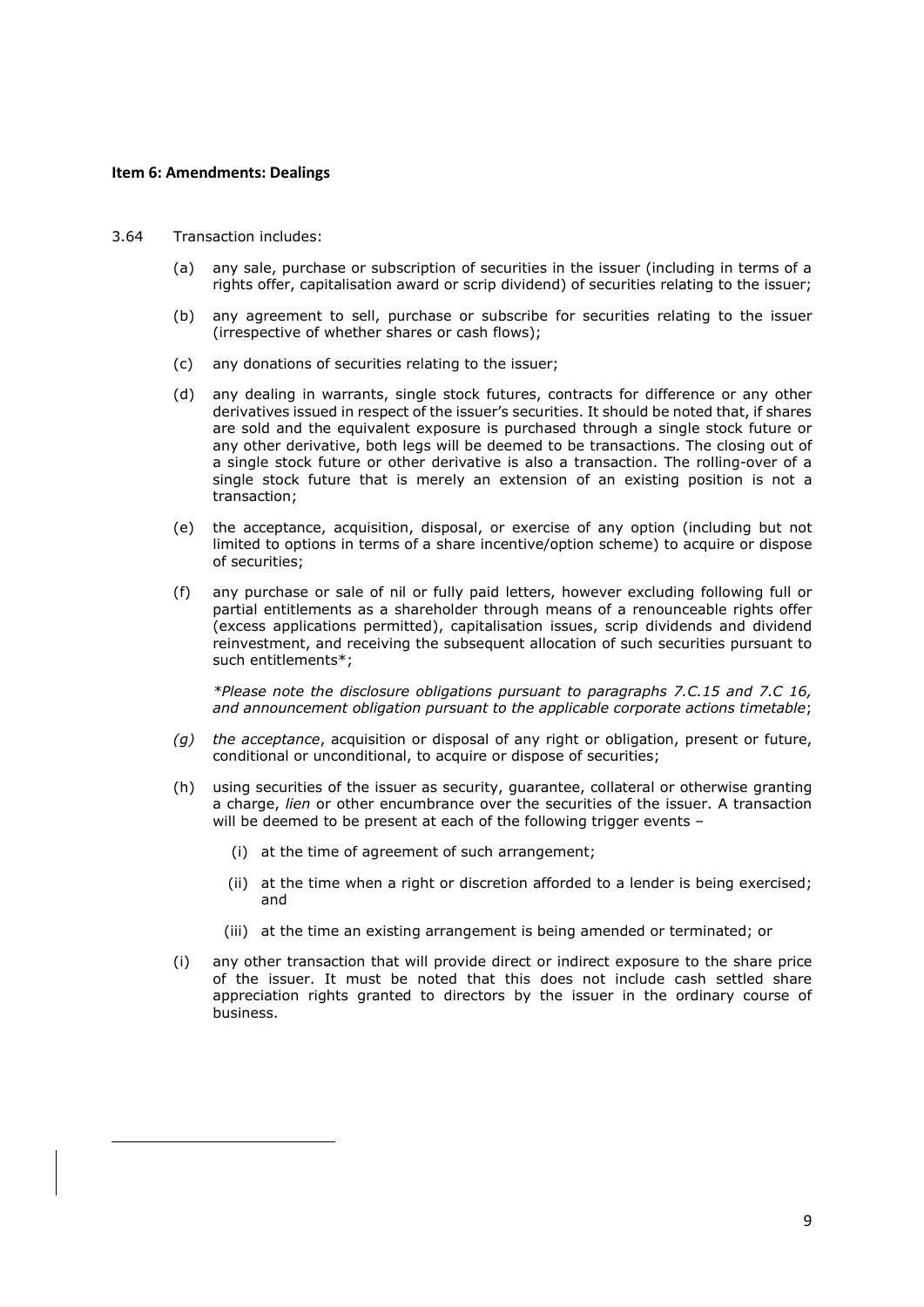#### Rights offers, capitalisation issues and scrip dividends

- 7.C.15 Where the securities for which application is being made are being issued and allotted, by way of capitalisation of reserves (including current year distributable income) or the application of share premium, to securities holders of an existing listed security, the following information must be given in respect of such issue:
	- (a) the reason for the capitalisation issue or scrip dividend;
	- (b) the class and the par value (if any) of the securities involved;
	- (c) if applicable, that the shareholder may elect to receive cash in substitution for the whole or part of his capitalisation issue or scrip dividend entitlement and vice versa;
	- (d) whether any directors, prescribed officers and/or company secretary of the issuer will receive securities from the capitalisation issue or scrip dividend;
	- (e) if applicable, the last day on which shareholders must make their election;
	- (f) a statement pointing out any tax implications of the issue for all securities holders , both resident and non-resident;
	- (g) in the case of a scrip dividend, a statement should appear, in bold and upper case, on the front page, drawing shareholders' attention to the type of election to be made (i.e. whether shareholders will receive either cash or scrip if they fail to make the election);
	- (h) the amount to be capitalised from the share premium or reserves of the applicant in order to be able to issue the capitalisation securities as fully paid up;
	- (i) the ratio in which the capitalisation securities will be issued and allotted to shareholders of the applicant;
	- (j) the important events and dates, contained in the relevant corporate action timetable, applicable to the issue; and
	- (k) whether or not the rights (if any) are renounceable.
- 7.C.16 In the case of a rights offer, the following information must be disclosed in the circular:
	- (a) purpose of the rights offer;
	- (b) the amount to be raised by means of the rights offer and the number of securities that are proposed to be issued;
	- (c) the terms of the offer;
	- (d) whether any directors, prescribed officers and/or company secretary of the issuer will follow their rights in relation to the rights offer:
	- (e) if underwritten, details of the underwriter and the statement referred to in paragraph 5.29. The underwriting commission must be clearly stated;
	- (f) where the underwriter is a company, the following information must be furnished:
		- (i) the place and date of incorporation and registered number of the company;
		- (ii) the names of the directors of the company;
		- (iii) the name of the company secretary;
		- (iv) the bankers to the company; and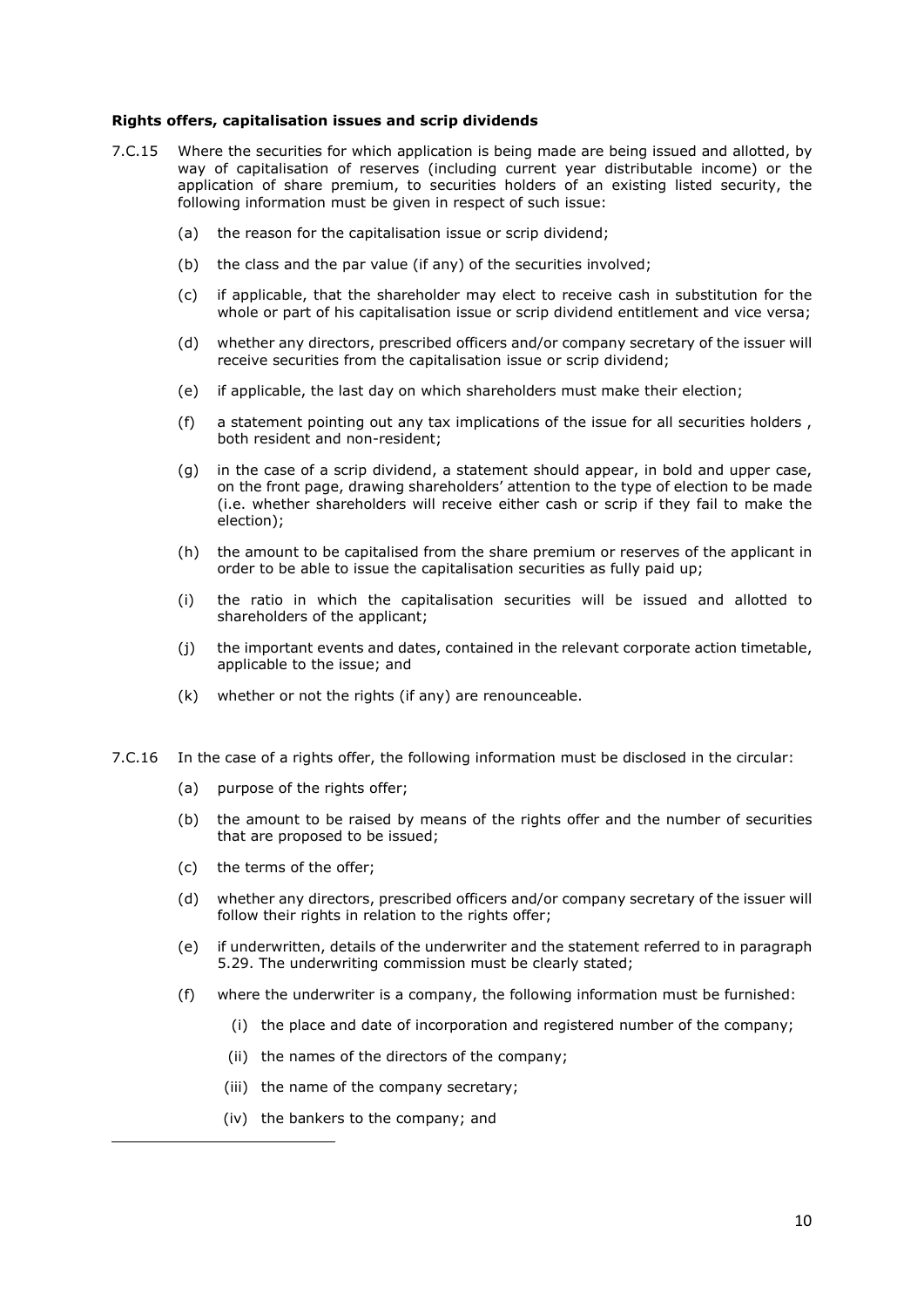- (v) the authorised and issued share capital of the company;
- (g) details regarding the proposed listing of the LAs, the subsequent listing of the new securities and the amount payable in respect of listing fees;
- (h) details regarding the LAs such as:
	- (i) acceptance;
	- (ii) renunciation; and
	- (iii) payment (payment must be made in South African currency); and
- (i) a statement regarding exchange controls as agreed to by the South African Reserve Bank.

#### Schedule 2 Form H – Corporate Action Timetable

#### (e) Cash dividends, REIT, special dividends and interest payments

**Definition:** Cash dividends, interest and REIT payments are payments made by an issuer to its shareholders normally out of the issuer's current or accumulated earnings in proportion to their holdings. A special dividend is a cash payment that is separate from the typical recurring dividend cycle. An issuer needs to state whether a special dividend should be treated as capital or income payment. SARB approval is required for a special dividend pursuant to 16.26 (i) of the Listing Requirements. Dividend Reinvestment Plan (DRIP).

| Day                             | Event                                                                                                                                                          |
|---------------------------------|----------------------------------------------------------------------------------------------------------------------------------------------------------------|
| $D - 13$<br>Declaration date    | Publication of declaration data                                                                                                                                |
| $D - 8$<br>Finalisation date    | Publication of finalisation information                                                                                                                        |
| $D - 3$<br>Last day to trade    | Last day to trade                                                                                                                                              |
| $D - 2$<br>List date            | Securities start trading ex date                                                                                                                               |
| "Friday" $D + 0$<br>Record date | Record date to determine who receives the payment                                                                                                              |
| $D + 1$<br>Pay date             | Electronic transfer of funds or cheques posted/CSDPs and brokers<br>credited                                                                                   |
|                                 | In relation to a DRIP, publication of results announcement with details<br>of securities issued to directors, prescribed officers and/or company<br>secretary. |
| D+                              | Closing date for DRIP elections                                                                                                                                |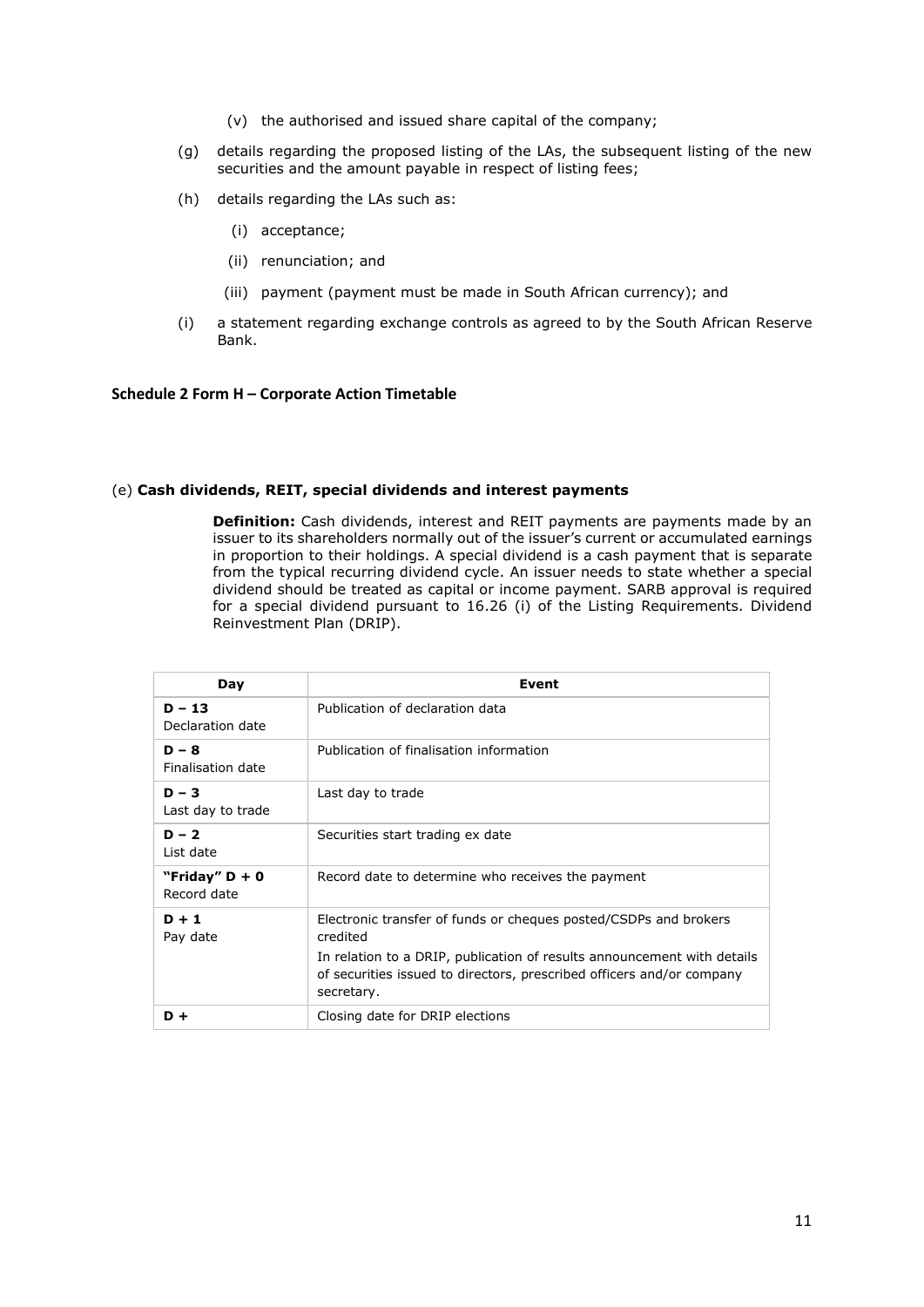# (d) Capitalisation issue

**Definition:** An issue of fully paid securities capitalised from a company's share premium, capital redemption reserve fund or reserves (or combination thereof) to existing holders of securities in proportion to their holdings at a specific date.

| Day                             | Event                                                                                                                                                                                                                          |
|---------------------------------|--------------------------------------------------------------------------------------------------------------------------------------------------------------------------------------------------------------------------------|
| $D - 13$<br>Declaration date    | Publication of declaration data                                                                                                                                                                                                |
| $D - 8$<br>Finalisation date    | Publication of finalisation information                                                                                                                                                                                        |
| $D - 3$<br>Last day to trade    | Last day to trade                                                                                                                                                                                                              |
| $D - 2$<br>List date            | Listing of new shares. Entitled to trade new shares                                                                                                                                                                            |
| "Friday" $D + 0$<br>Record date | Record date to determine who participates in the capitalisation issue                                                                                                                                                          |
| $D + 1$<br>Pay date             | Accounts with CSDP or broker credited or issuing of new share<br>certificates effected<br>Publication of results announcement with details of securities issued to<br>directors, prescribed officers and/or company secretary. |

# (r) Scrip dividend

**Defintion:** When a company offers its shareholders a scrip dividend, it offers then the choice to receive dividends in the form of more share or in cash.

| Day                             | Event                                                                                                                                                                                                               |
|---------------------------------|---------------------------------------------------------------------------------------------------------------------------------------------------------------------------------------------------------------------|
| $D - 13$<br>Declaration date    | Declaration data published and Circular must be made available<br>All documentation described in paragraph 16.16 of Section 16 of the<br>Listing Requirement must have been submitted to and approved by<br>the ISF |
| $D - 8$<br>Finalisation date    | Publication of finalisation information                                                                                                                                                                             |
| $D - 3$<br>Last day to trade    | Last day to trade                                                                                                                                                                                                   |
| $D - 2$<br>List day             | Securities start trading ex-dividend<br>Maximum number of shares are listed<br>Entitled to trade new shares                                                                                                         |
| "Friday" $D + 0$<br>Record date | Record date<br>Offer closes                                                                                                                                                                                         |
| $D + 1$                         | Payment of cash/issue new securities<br>Publication of results announcement including details of securities<br>issued to directors, prescribed officers and/or company secretary.                                   |
| $D + 2$                         | Adjustment of number of new securities listed                                                                                                                                                                       |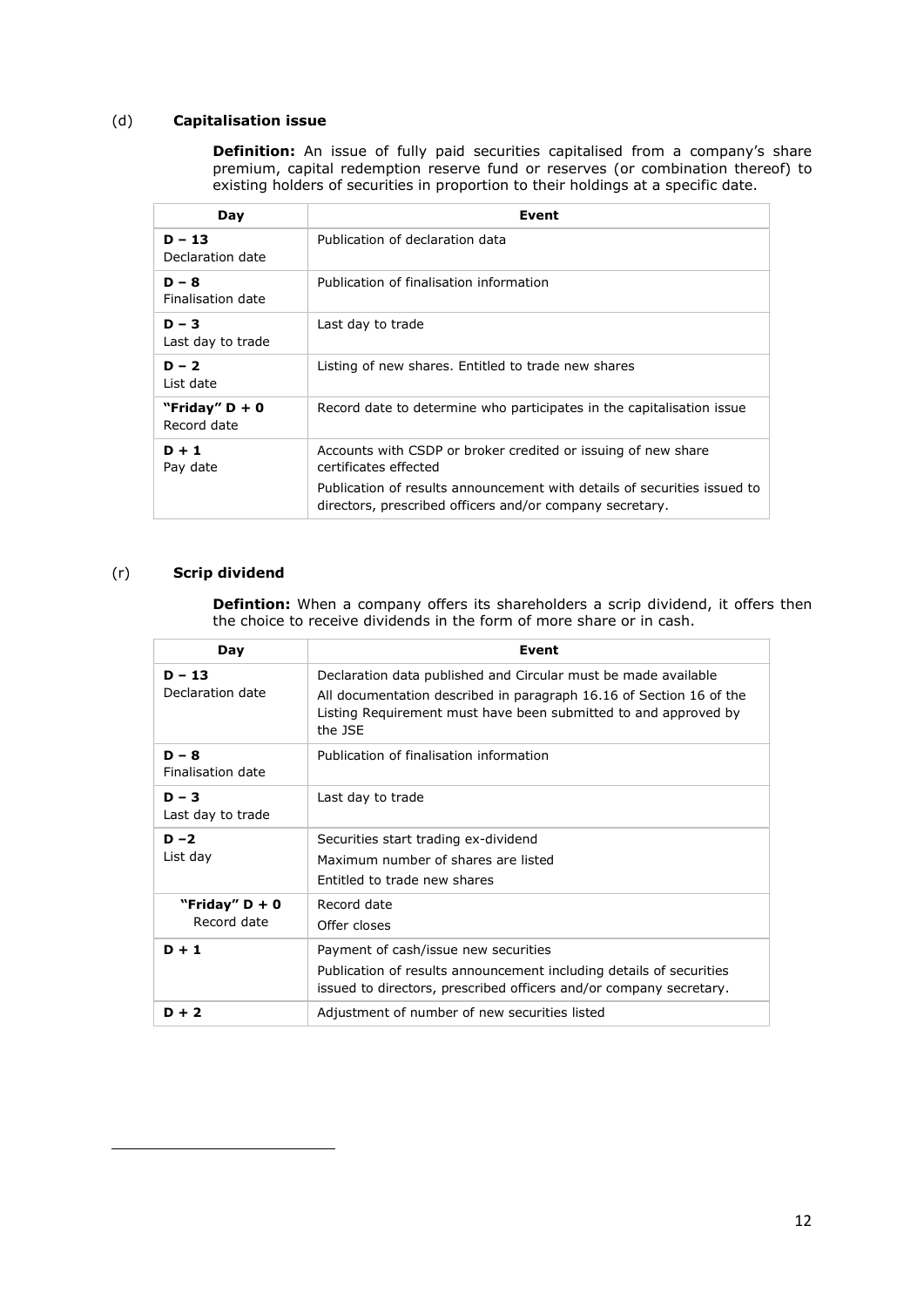# (o) Renounceable Rights offer/claw-back offer

**Definition:** An offer of renounceable rights to an issuer's securities holders, pro rata to their holdings in the issuer, to subscribe for securities in the issuer by means of the issue of renounceable LAs. (10 day offer period)

| Day                             | Event                                                                                                                                                                                                                                                                                                                                                                                                                       |
|---------------------------------|-----------------------------------------------------------------------------------------------------------------------------------------------------------------------------------------------------------------------------------------------------------------------------------------------------------------------------------------------------------------------------------------------------------------------------|
| $D - 8$<br>Declaration date     | Publication of declaration data<br>Publication, through SENS and in the press, must include information<br>regarding action to be taken by shareholders to exercise their rights<br>and in particular holders of certificated shares as well as contain<br>details of the applicable timelines to ensure that shareholders exercise<br>their rights timeously with respect to the proposed rights offer/claw<br>hack offer. |
| $D - 7$                         | All documentation described in paragraph 16.15 of Section 16 of the<br>Listing Requirements must have been submitted to and approved by<br>the JSE                                                                                                                                                                                                                                                                          |
| $D - 6$<br>Finalisation date    | Publication of finalisation information                                                                                                                                                                                                                                                                                                                                                                                     |
| $D-4$                           | Publication of circular on the website of the issuer                                                                                                                                                                                                                                                                                                                                                                        |
| $D - 3$<br>Last day to trade    | Last day to trade cum rights                                                                                                                                                                                                                                                                                                                                                                                                |
| $D - 2$<br>List date            | List and trade letters of allotment (LAs)<br>Mother shares trade 'ex' the rights/claw back entitlement                                                                                                                                                                                                                                                                                                                      |
| $D - 1$                         | Circular and pre-listing statement (if applicable) emailed/posted to<br>certificated shareholders                                                                                                                                                                                                                                                                                                                           |
| "Friday" $D + 0$<br>Record date | Record date                                                                                                                                                                                                                                                                                                                                                                                                                 |
| $D + 1$                         | Rights offer opens<br>LA's issued and credited to shareholders accounts<br>Circular and pre-listing statement (if applicable) emailed/posted to<br>dematerialised shareholders                                                                                                                                                                                                                                              |
| $D + 7$                         | Last day to trade LAs<br>Certificated Shareholders wanting to sell all or some of their LAs, to<br>lodge Form of instruction with the Transfer Secretaries by 12:00                                                                                                                                                                                                                                                         |
| $D + 8$                         | List new shares and trading therein on the JSE commences                                                                                                                                                                                                                                                                                                                                                                    |
| $D + 10$                        | Record date for LAs. Rights offer closes<br>Certificated Shareholders wishing to exercise all or some of their<br>Rights to lodge payment and Forms of Instruction with the Transfer<br>Secretaries by 12:00                                                                                                                                                                                                                |
| $D + 11$                        | Issue of securities and credited to shareholders accounts.<br>Publication of results announcement, publication must include (i)<br>information regarding the method/ratio/formula applied to the<br>allocation of the excess rights application process (if applicable) and<br>(ii) details of securities issued to directors, prescribed officers and/or<br>company secretary.                                             |
| $D + 13$                        | Refund cheques posted to certificated shareholders<br>Excess shares issued (if applicable)                                                                                                                                                                                                                                                                                                                                  |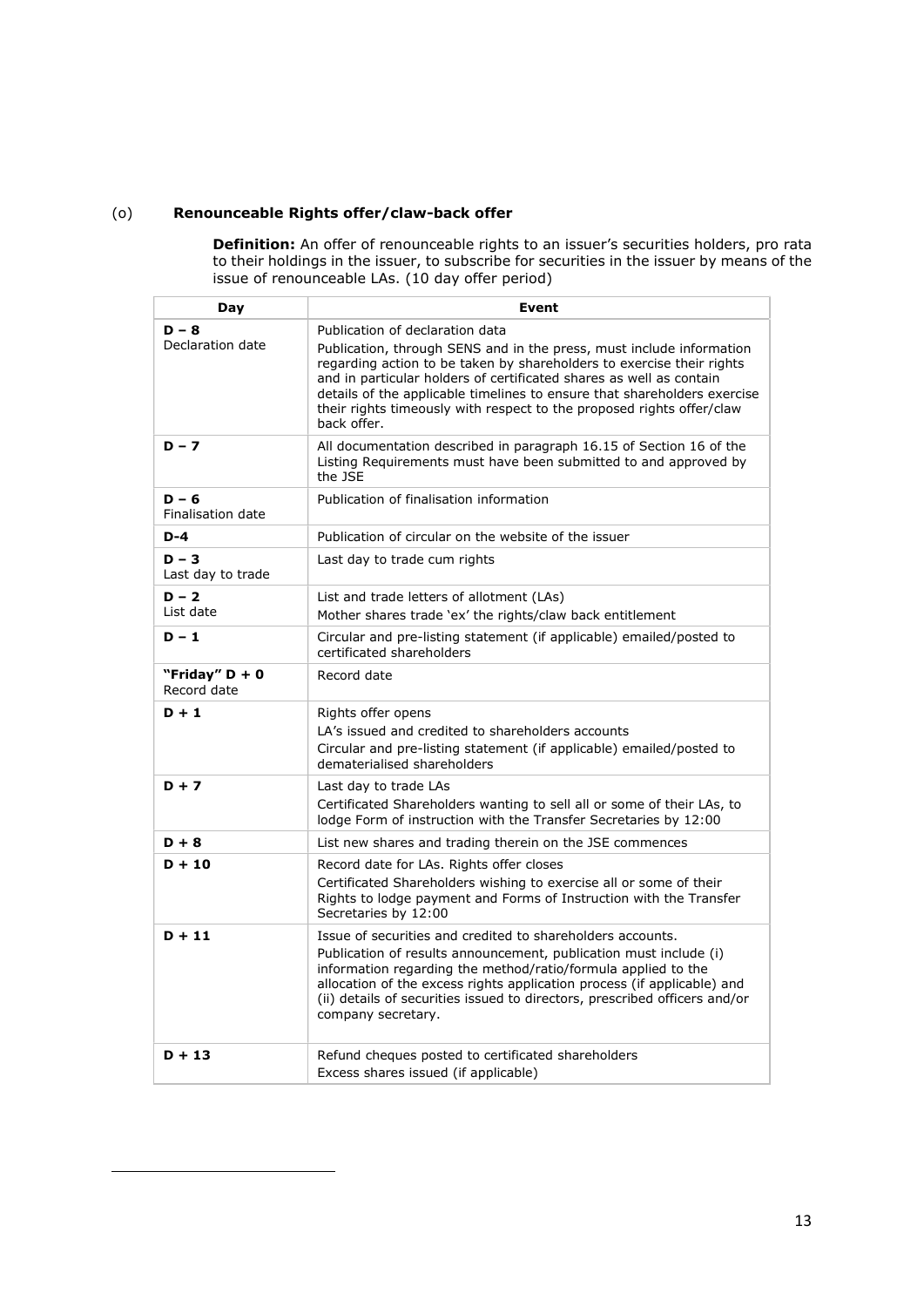# Item 7: Amendments: Sponsors

### Appointment

- 2.2 An applicant issuer is required to have an appointed sponsor at all times which, subject to paragraph 2.4, may attend to all events contemplated in the Listings Requirements.
- 2.3 An independent sponsor must be appointed where:
	- (a) the sponsor is also the applicant issuer;
	- (b) the sponsor is a subsidiary, associate or division of the applicant issuer;
	- (c) the JSE, in respect of any transaction or corporate action, deems it necessary to appoint a joint sponsor; or
	- (d) the sponsor is not independent pursuant to Schedule 16.
- 2.4 To the extent that an applicant issuer is required to have an independent sponsor pursuant to paragraph 2.3, the independent sponsor must attend to the following events and corporate actions:
	- (a) any events requiring shareholders' approval pursuant to the Listings Requirements, save for the Excluded Items\*;
	- (b) unbundlings not requiring shareholders' approval;
	- (c) related party transactions;
	- (d) removal of listings; and
	- (e) rulings in relation to any items above.

 \*Excluded Items: Although shareholders' approval is required, the following items are excluded, being approvals in relation to MOIs, Schedule 14 share incentive schemes, general issue of shares for cash, general repurchases, increase in share capital and change of name.

- 2.5 Where a joint independent sponsor is required to be appointed in terms of paragraph 2.4, such appointed joint independent sponsor shall be the lead sponsor of the applicant issuer. Where an applicant issuer has appointed more than one sponsor, the applicant issuer must appoint one of the sponsors as the lead sponsor. The lead sponsor must be identified as such in all communication with holders of securities and to the public.
- 2.6 Where a sponsor, other than an applicant issuer's appointed sponsor, initiates a specific transaction for the applicant issuer, such sponsor may be appointed as joint sponsor for that transaction. In such a case, one of the joint sponsors must be appointed as lead sponsor.
- 2.7 …

# [Note: The remainder of Section 2 will be renumbered]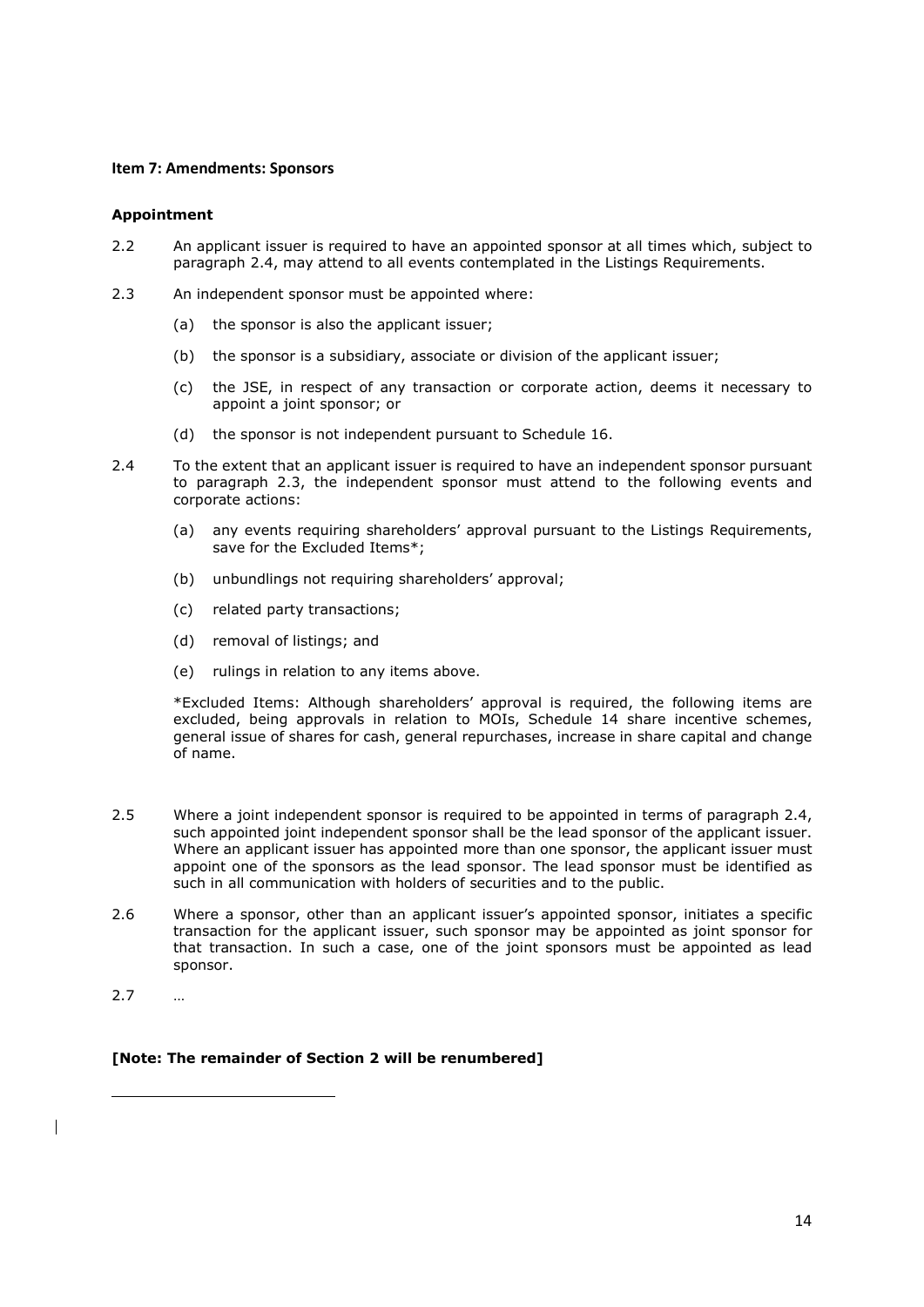# Schedule 16

This Schedule contains certain Listings Requirements applicable to sponsors (Part I) and VCC advisers (Part II) and should be read with Section 2.

# (d) Independence

- (i) a sponsor must provide an undertaking, in respect of matters mentioned in paragraph 2.4, that it will not act as a sponsor to any issuer to the extent that it is not independent;
- (ii) a sponsor must, in respect of the matters mentioned in paragraph 2.4, provide confirmation of its independence as sponsor by completing Schedule 17 and submitting same to the JSE;
- (iii) the question of a sponsor's independence in respect of the matters mentioned in paragraph 2.3 and 2.4 must be determined according to the following requirements:
	- (1) a sponsor may not control, be controlled by, or be under the same control as an applicant issuer. For this purpose, control is as defined in the definitions section of the Listings Requirements;
	- (2) the above will not apply to investment entities where the sponsor's interest arises by virtue of the holdings of its non-managed discretionary clients;
	- (3) a normal business relationship between an applicant issuer and any company which is part of the sponsor's group will not usually prohibit a potential sponsor from acting. However, relationships that would give the sponsor's group an interest in the success of a listing, or other corporate action may result in the sponsor not being independent, and, in such instances, the JSE must be consulted;
	- (4) a sponsor may be the auditor and/or tax adviser and/or the reporting accountant to the applicant issuer, provided the JSE is satisfied that there is an adequate segregation of roles within the sponsor's group;
	- (5) any director or employee of the sponsor that has a significant interest in an issuer, being 3% or more for purposes of this requirement, or is material to the director or employee, must not be involved in advisory activities of the sponsor in relation to such applicant issuer;
	- (6) an investment in an issuer that is material to the sponsor will result in such sponsor not being regarded as independent of such issuer unless the JSE decides otherwise; and
	- (7) in any case of doubt, the JSE must be consulted;

Notwithstanding the above requirements the JSE recognises that it is impossible to anticipate all circumstances under which a sponsor would be deemed not to be independent and accordingly reserves the right to determine the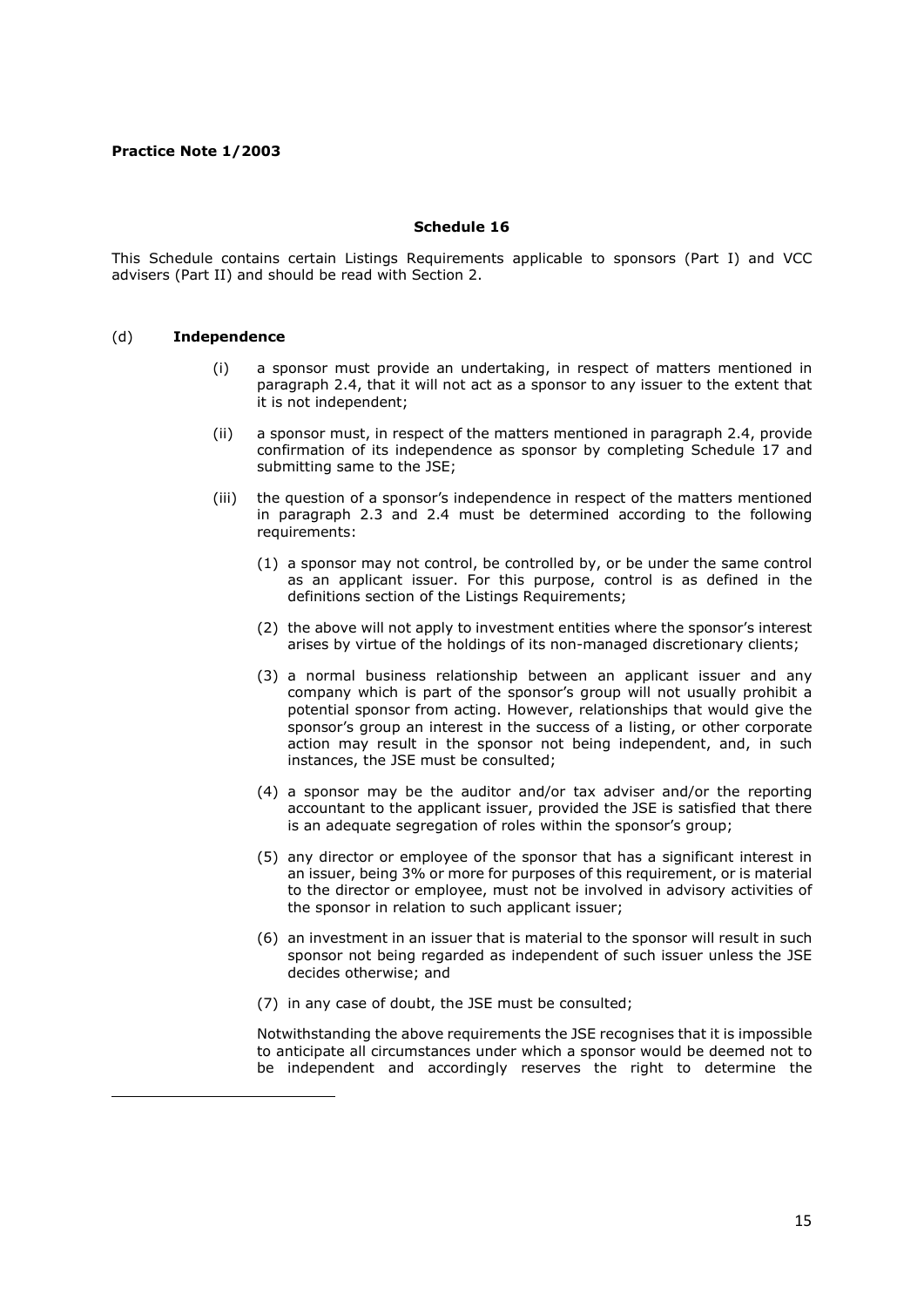independence of a sponsor after having reviewed the declaration made by the sponsor in Schedule 17.